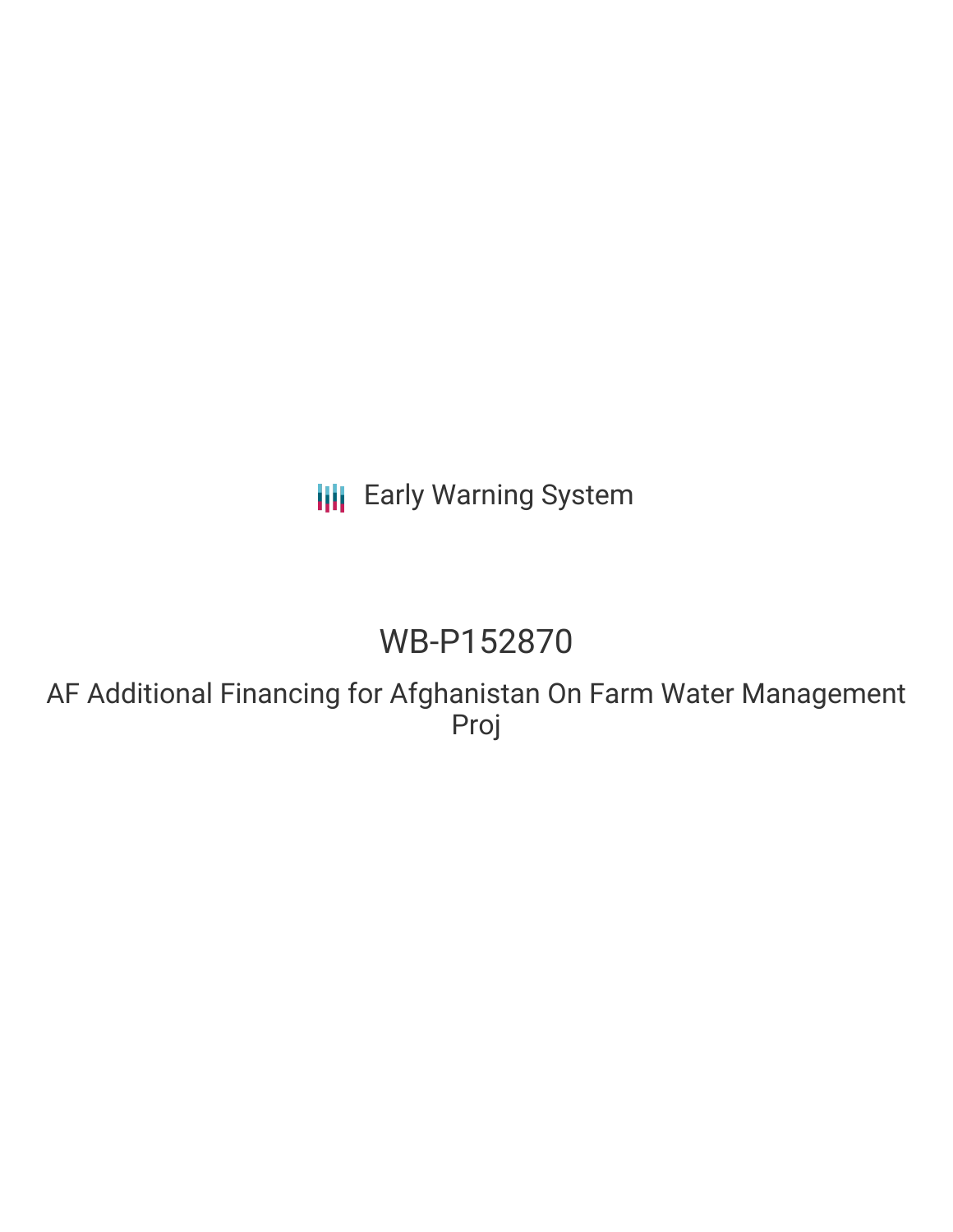

### **Quick Facts**

| <b>Countries</b>               | Afghanistan                                                        |
|--------------------------------|--------------------------------------------------------------------|
| <b>Financial Institutions</b>  | World Bank (WB)                                                    |
| <b>Status</b>                  | Active                                                             |
| <b>Bank Risk Rating</b>        | B                                                                  |
| <b>Voting Date</b>             | 2015-12-16                                                         |
| <b>Borrower</b>                | Ministry of Agriculture, Irrigation and Livestock                  |
| <b>Sectors</b>                 | Agriculture and Forestry, Law and Government, Water and Sanitation |
| <b>Investment Type(s)</b>      | Fund                                                               |
| <b>Investment Amount (USD)</b> | $$45.00$ million                                                   |
| <b>Project Cost (USD)</b>      | $$47.70$ million                                                   |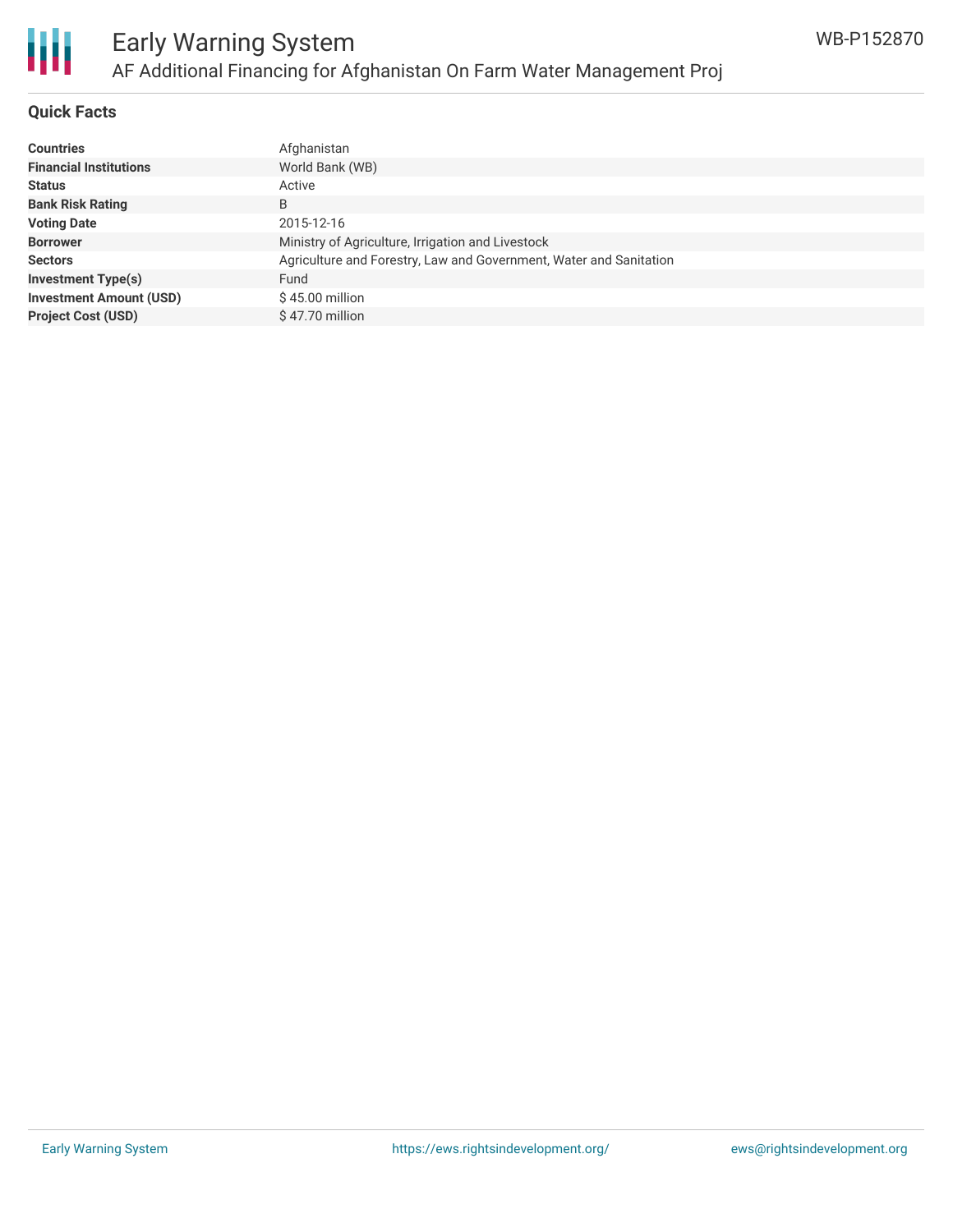

## **Project Description**

This project finances improvements in agricultural productivity by enhancing the efficiency of water used via three components: i) irrigation rehabilitation and management, ii) agriculture and water productivity enhancement; and iii) institutional strengthening and capacity building of the Ministry of Agriculture, Irrigation and Livestock.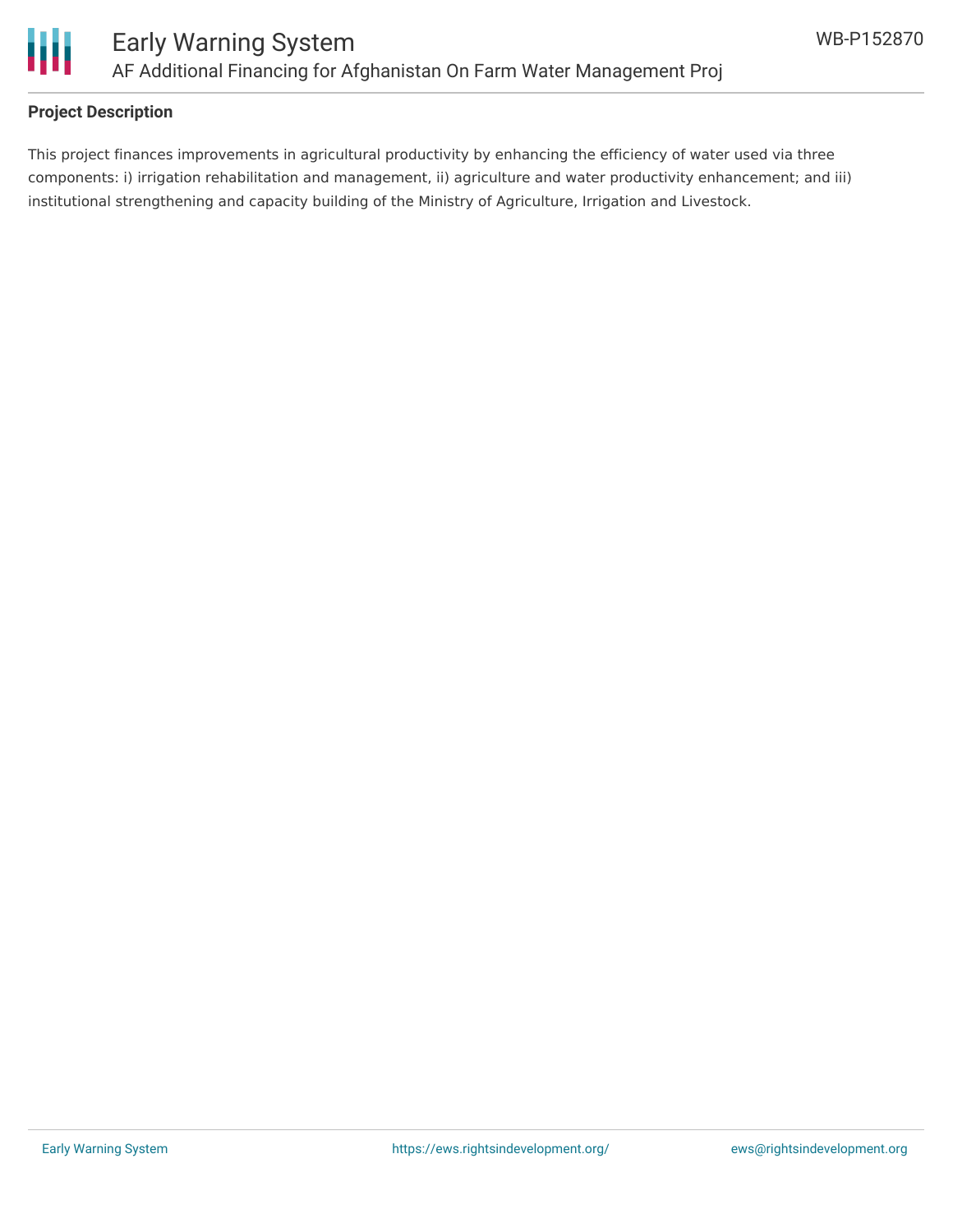

#### **Investment Description**

World Bank (WB)

This project is funded by the World Bank's Afghanistan Reconstruction Trust Fund.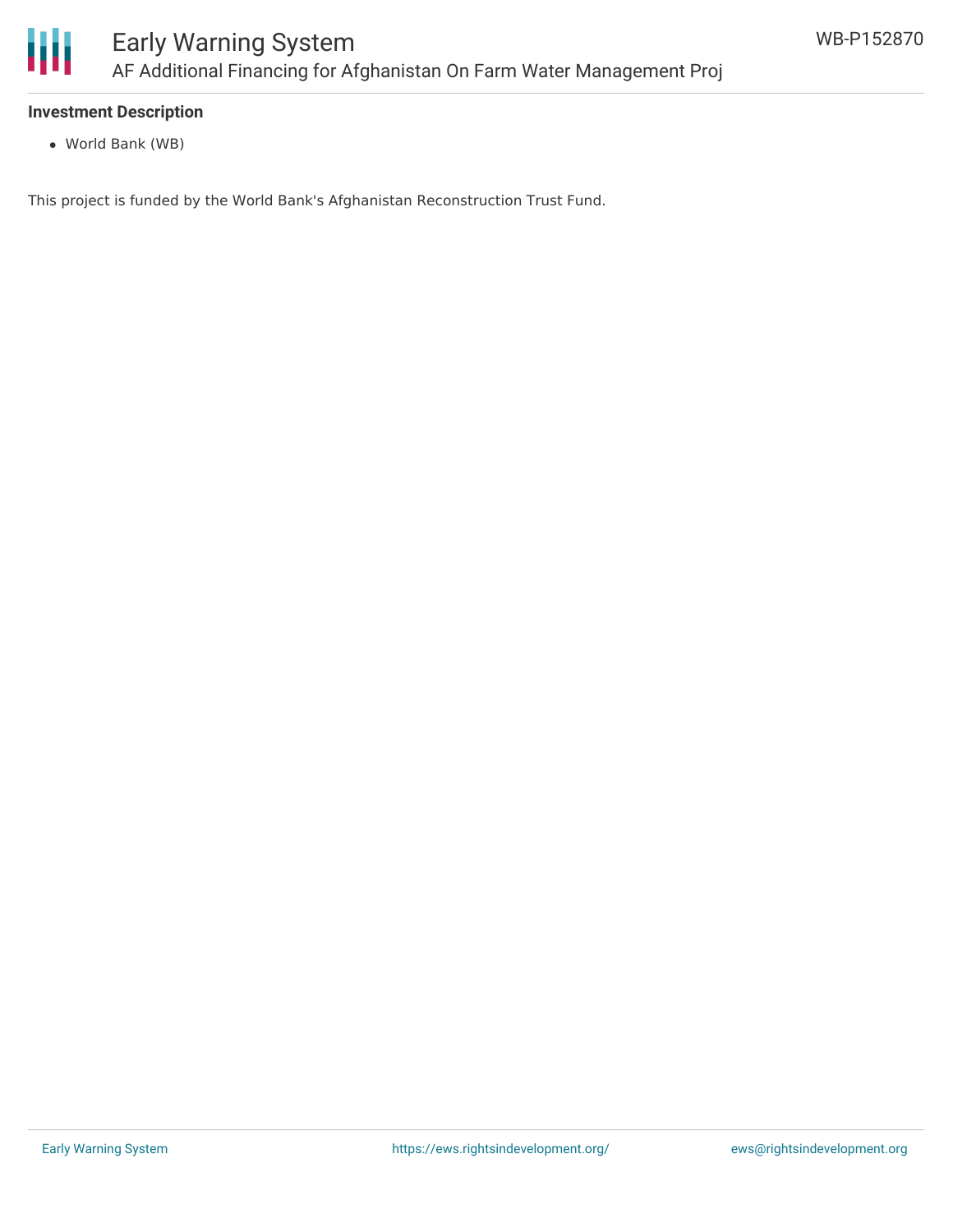

## **Contact Information**

World Bank Contact: Toru Konishi Title: Senior Economist Tel: 5379+1510 / Email: tkonishi@worldbank.org

Implementing Agencies Name: MAIL Contact: Pervaiz Naseri Title: Acting Project Director Tel: 93700212455 Email: pnaseri@gmail.com

#### ACCOUNTABILITY MECHANISM OF WORLD BANK

The World Bank Inspection Panel is the independent complaint mechanism and fact-finding body for people who believe they are likely to be, or have been, adversely affected by a World Bank-financed project. If you submit a complaint to the Inspection Panel, they may investigate to assess whether the World Bank is following its own policies and procedures for preventing harm to people or the environment. You can contact the Inspection Panel or submit a complaint by emailing ipanel@worldbank.org. You can learn more about the Inspection Panel and how to file a complaint at: http://ewebapps.worldbank.org/apps/ip/Pages/Home.aspx.